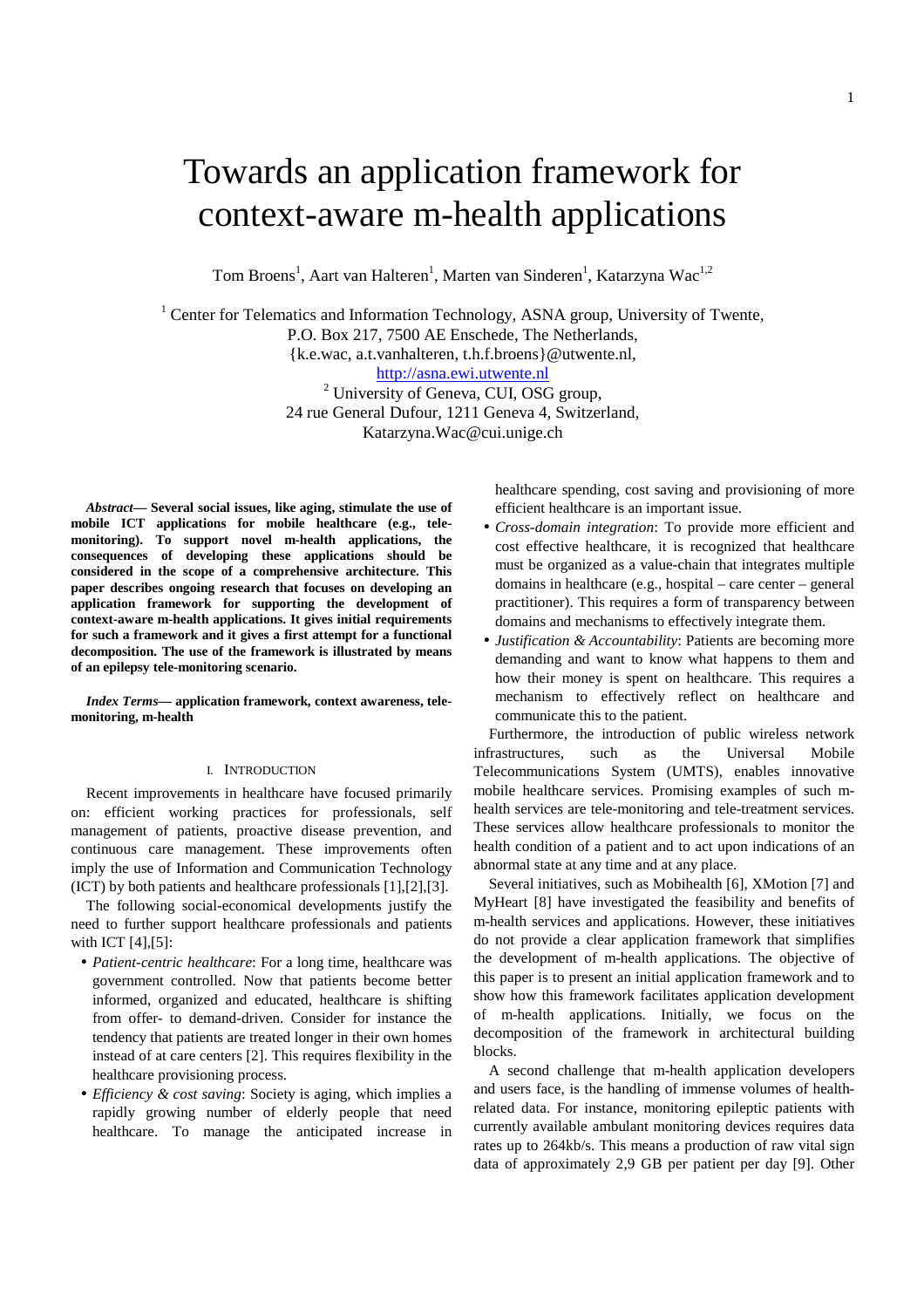relevant information, like patient records and insurance information should also be accessible. Raw processing of such high volumes of data becomes impossible and consequently inhibits high quality healthcare. We claim that by using contextual information for adapting application components this effect can be countered and user-tailored applications are enabled [10]. The application framework presented in this paper incorporates the use of contextual information.

The remainder of this paper is structured as follows: Section 2 presents a future m-health scenario to illustrate the problems involved in the provisioning of a typical m-health service and to derive general requirements for our application framework. Section 3 presents our initial application framework architecture and decomposes it into functional blocks. Section 4 describes the scenario from section 2 reflected in the framework architecture from section 3. Section 5 presents some conclusions and directions for future work.

### II. TELE-MONITORING SCENARIO

We present a scenario that illustrates a patient-centric approach to healthcare:

Sophie is a young woman who suffers from epilepsy, a neurological disorder in which nerve cells of the brain occasionally release abnormal electrical pulses, leading to socalled seizures. Because the occurrence of a seizure is often sudden and unexpected, patients may feel limited in their daily life and insecure when they are alone [11]. Sophie has recently been provided with an ambulant 24-hours monitoring device, which is part of the Epilepsy Safety System (ESS). Thanks to the ESS, Sophie is no longer bound to traditional institutional care and can live a more normal life without losing her feeling of safety.

One day, while Sophie is driving her car to the shopping centre, the ESS detects the likely occurrence of a seizure. The following actions are then taken by the system:

- The ESS warns Sophie immediately, without mediation of a healthcare professional. Consequently, Sophie is able to stop the car at the side of the road before the seizure occurs. In this way preventing danger for her and possible bystanders.
- The ESS determines the availability of voluntary caregivers (e.g., family or friends of Sophie, aware of Sophie's condition and educated on how to provide first-aid in case of a seizure), in order to contact the most nearby person. Unfortunately, this time none of the volunteers is available and nearby, and the system takes no further action towards voluntary caregivers is taken by the system (such as sending a message to one of the volunteers, informing him about Sophie's possible seizure and her current location).
- The ESS sends an alarm to the care centre, where an available doctor starts looking at Sophie's full sensor data that the system forwards. The doctor concludes that the situation is serious. He therefore decides to send a nearby health team as soon as possible to the location that the system specifies. Even more so, since he is also informed

by the system that no voluntary caregiver is around to assist.

This scenario features the ESS (see figure 1), emphasizing the important role of ICT. The ESS can be implemented in many possible ways, but all implementations will involve a medical Body Area Network (BAN) [12],[13] to capture and to process raw patient data and possible contextual information. A possible structure of the ESS could comprise the following components (see figure 1):

- *Body Area network*: a local network that connects devices responsible for directly measuring, processing and possibly storing of patient data. Entities contained in the BAN are:
	- *Sensors*: devices that transform electro-physical signals to analog or digital signals. Possible sensor types are: an ECG sensor for measuring the patient's hearth activity; an activity sensor for measuring the patient's physical activity (motion); and a GPS to determine the location of the patient.
	- *MBU (Mobile Base Unit)*: a device (e.g., PDA, Mobile phone or smart phone) that offers gateway functionality to connect the BAN with the m-health support system.
- *M-health support system*: connecting one or more BANs to m-health support services that can analyze and monitor the condition of patients. Entities in the M-health support system are for instance back-end systems and the caregiver application.

In this paper we focus on the tele-monitoring domain as a subset of the healthcare domain. This implies the occurrence of a *medical* BAN and the M-health support system. However, generally, the BAN and M-health support system can be replaced with arbitrary types of BANs and support systems for different applications domains (e.g. home entertainment, ecommerce).



Fig. 1. ESS overview.

The scenario and the ESS structure are just examples of how patient-centric healthcare could be provided and what a supporting system could look like. There are many other possible healthcare applications for many other health conditions, and there are many variation points in both the presented scenario and the presented structure of the ESS. However, if we look at the application-level ICT support, we can also conclude that there are recurring problems to solve and issues to address:

• *Mobile nomadic service provisioning*: When offering patient-centric services, we see a tendency that the information producer-consumer roles are inverted. The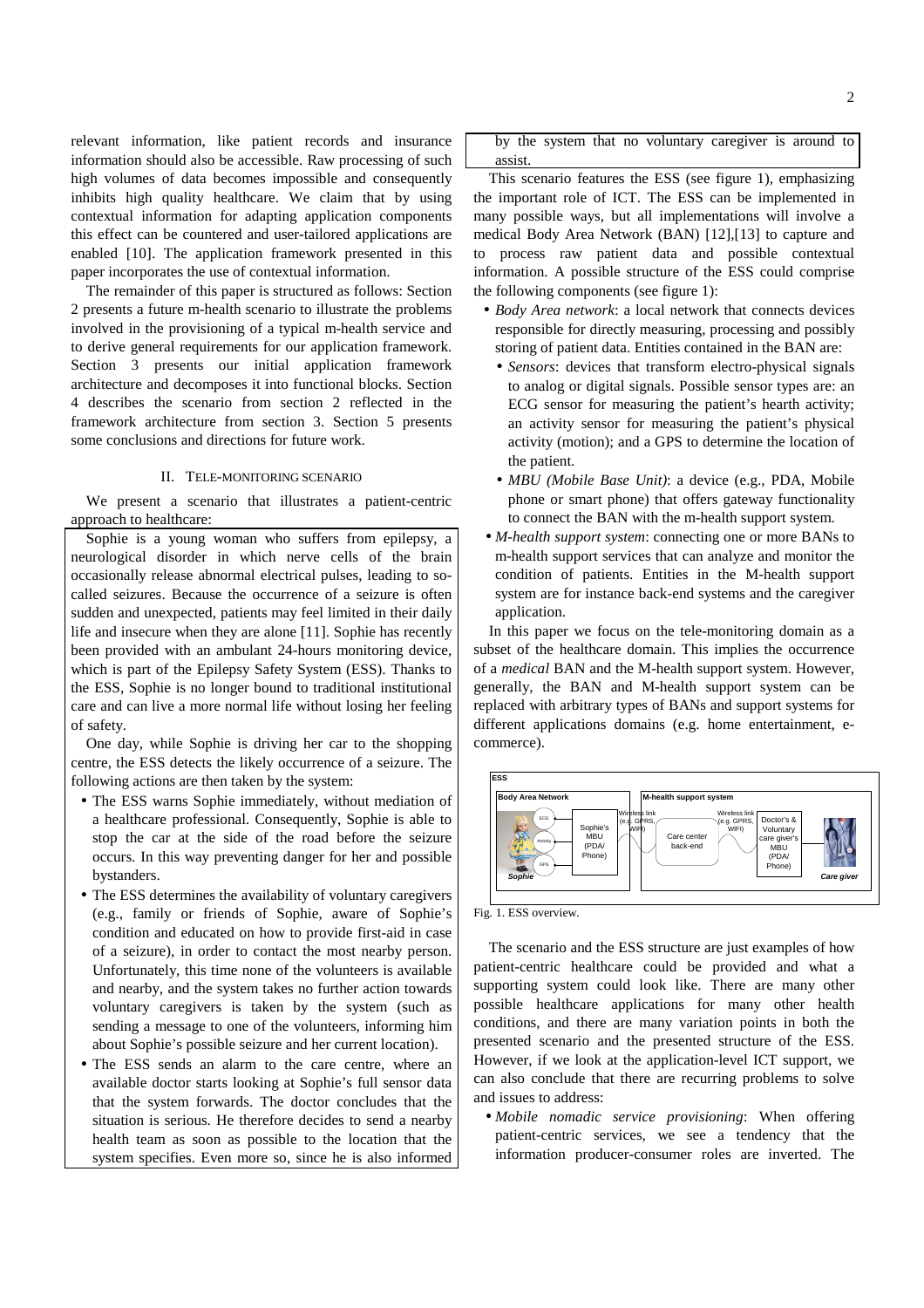former consumer is increasingly becoming a producer of information. This paradigm is called nomadic mobile service provisioning [14], which entails that one or more mobile devices act as mobile service provider. Consider Sophie's BAN, it acts as a service provider to the m-health support system. From another perspective, also her caregiver may act as a mobile nomadic service provider, offering healthcare services, like online consulting and responsiveness to alarms.

• *Context information processing and application adaptation*: When providing Sophie with the ESS, major amounts of information (vital data, treatment data, and location data) are produced that must be analyzed and acted upon by Sophie's caregivers. Without a smart mechanism that tailors the available data into usable information, the m-health applications will become practically unusable. Contextual information, which is information about the environment of the user (e.g., location), can provide information to enable this tailoring. Furthermore, contextual information can be used to adapt the application. For instance, to contact different caregivers based on the availability and location of the caregivers and Sophie.

We argue that an application framework that provides generic support for solving these recurring problems will reduce the time and effort required to develop m-health applications. Such a framework may also foster the re-use of components between projects in the same application domain (e.g., addressing a specific disease) or even between different domains. From the previous, we can derive the following general requirements for the application framework:

- *Mobility support*: Sophie wants to live a normal life and does not want to be limited in her mobility. This implies the need for a mobile solution.
- *Context-awareness & Adaptation support*: Sophie, her doctor and her voluntary caregivers have different information needs. This implies a need for adaptation mechanism which tailors Sophie's information to personalized units of information for different caregivers. We claim that context improves this adaptation. Therefore, the application framework should support adaptation mechanisms that can use context.
- *Execution environment*: Sophie's BAN consists of sensors and mobile communication devices. Currently, these communication devices are limited in their capabilities (e.g., processing power, memory, OS capabilities). This implies certain additional requirements (e.g., performance and small footprint) for the application framework architecture.

## III. APPLICATION FRAMEWORK ARCHITECTURE

Before presenting the initial functional decomposition of our application framework, we take the broader view of a complete ICT m-health system in which we position our application framework (see Figure 2). This broader overview

is based on the architecture proposed by the Freeband AWARENESS project [15].



Fig. 2. Positioning of the application framework in the AWARENESS architecture.

AWARENESS considers a three-layered architecture. The bottom layer of the architecture is the network infrastructure layer, offering seamless mobile connectivity (e.g., GPRS, UMTS, WiFi). The middle layer is the service infrastructure layer that provides an execution environment for nomadic mobile services. It provides general functionality like service life-cycle management, service discovery and security mechanisms. The top layer is the application layer where we position our application framework. It offers an application container that provides an execution environment for application components and additionally provides access to generic container functions, domain specific functions and the service infrastructure in general. The generic container functions offer generic functions like context management, which apply to all application domains. Furthermore, there are domain specific functions. For instance in the case of the ESS: tele-monitoring services (e.g., BANmanagement). For a more detailed overview of the framework see Figure 3. All the functions in the application framework will be discussed in more detail later on in this section.

We assume that the network and service infrastructure supply the application framework with some common functionality:

• *Connectivity*: Applications should be able to communicate transparently with other applications without detailed knowledge of the underlying network technology. This requirement corresponds with the "connectivity" service access point (SAP (i.e. represented by ovals in figure 3)).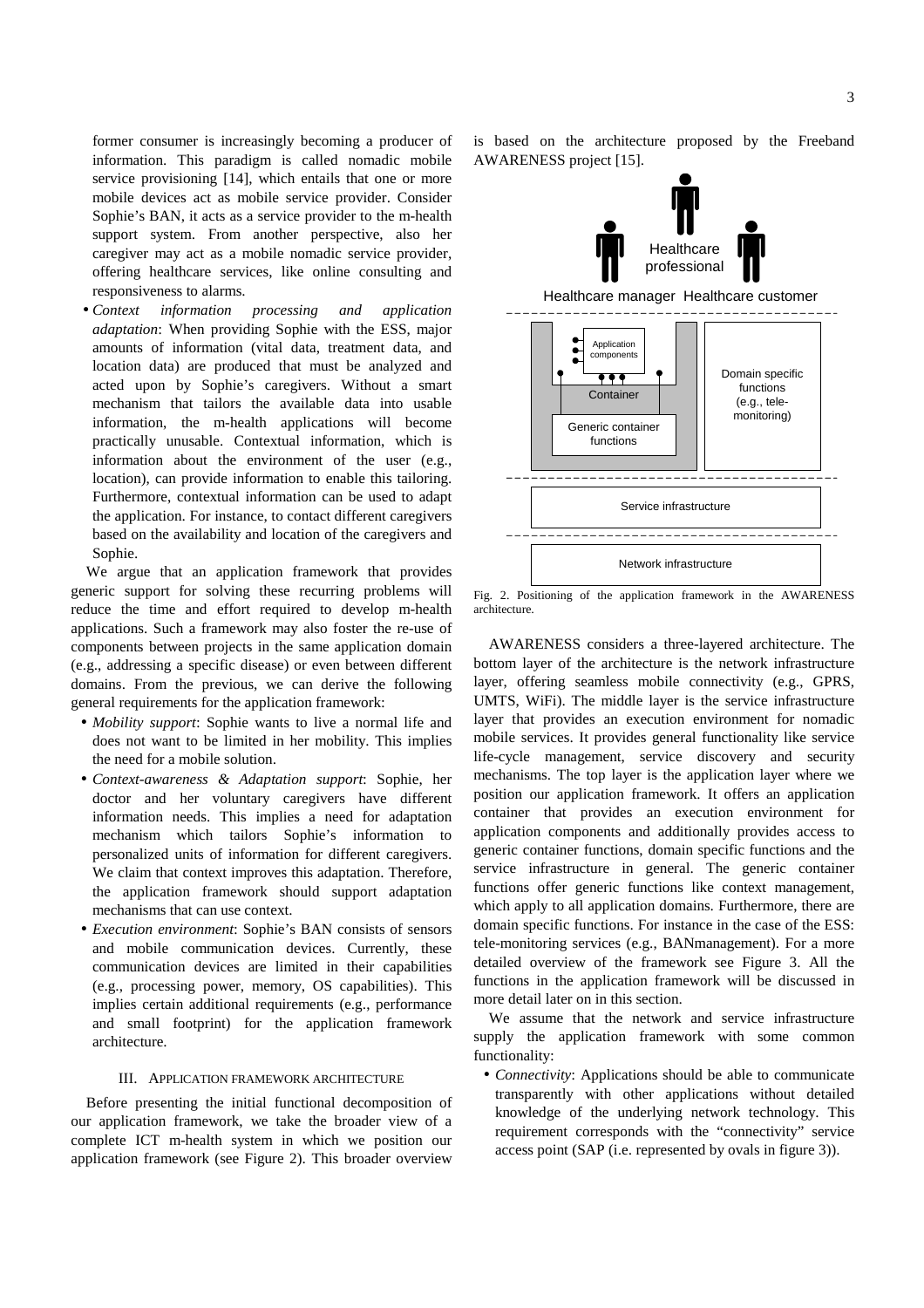- *Context management*: Applications should be able to retrieve contextual information about the service/network infrastructure and other applications/services. Furthermore, it should be able to propagate its own contextual information to other context consumers via the service infrastructure. This requirements corresponds with the "context management" SAP.
- *Service management*: Application components should be able to register and de-register themselves to the service infrastructure such that they can be found by other services. This requirement corresponds with the "Service management" SAP.

The provided service access points are used by the generic container functions defined in our application framework. Generic container functions are common functions for contextaware applications which cannot be encapsulated by the service infrastructure. This is due to the fact that application specific knowledge cannot be dealt with by the service infrastructure (e.g., a detected seizure should trigger contextaware adaptation of the application. The service infrastructure cannot handle this application specific adaptation.). Furthermore, the function of the service infrastructure is different from that of the application framework. The application provides end-user oriented functionality while the service infrastructure provides supporting functionality (on service level, for instance accessing context sources [16]) for the applications. There must be a separation of concerns between the application and service infrastructure [17].



Fig. 3. Application framework

We identified the following components in the *generic container functions* in our framework:

- *Application Context Management*: acquires and provides application context from the application components to other components or the service infrastructure. Additionally, it may involve analysis of context on its quality (QoC) and inference of context from lower level  $context(e.g., highlevel-speed = infer(lowlevel.timeinterval,$ lowlevel.distance)).
- *Application Adaptation & Lifecycle Management*: enables the registration and de-registration of application components and deals with their composition. It also provides adaptation mechanisms that can adapt the composition of application components based on contextual information (for further information see [16]). Additionally, it should provide mechanism to find (i.e. possibly with delegation to the service infrastructure) third party and infrastructure services. This enables dynamic binding between application components and third party/infrastructure services.
- • *Connectivity*: provides transparent end-to-end connectivity by supporting uniform access to the service infrastructure. Additionally, it translates user QoS requirements into service infrastructure QoS requirements [18] with help of contextual information. Connectivity is provided based on the contextual information and service infrastructure QoS requirements. Connectivity affects choices of the network infrastructure supporting service delivery. Furthermore, the QoS offered by the chosen communication network infrastructure is provided as contextual information to the

application adaptation functional block.

*Domain specific functions* are functions (i.e. facilitating toolboxes) that are specific to a certain application domain (in this case telemonitoring) but common for different applications in this domain (e.g., epilepsy, cardiac-arrest, and diabetic monitoring applications or even personal sports management applications). They use the generic container functions and provide additional functions to the application components. In case of the telemonitoring domain, they should provide, for instance, signal processing services and BANManagement services.

*Signal processing functions* are concerned with sensor data analysis and processing mechanisms. Examples are: high pass filters, signal computations and heartbeat detection and calculation. *BANManagement functions* entail a model of the available sensors and devices in a particular BAN. This model forms the abstraction from the physical entities and

provides access to these entities (see [17] for an initial design of this model).

These functionalities are provided to the application components using an application container (examples of application container models are CCM [19], J2EE [20]). A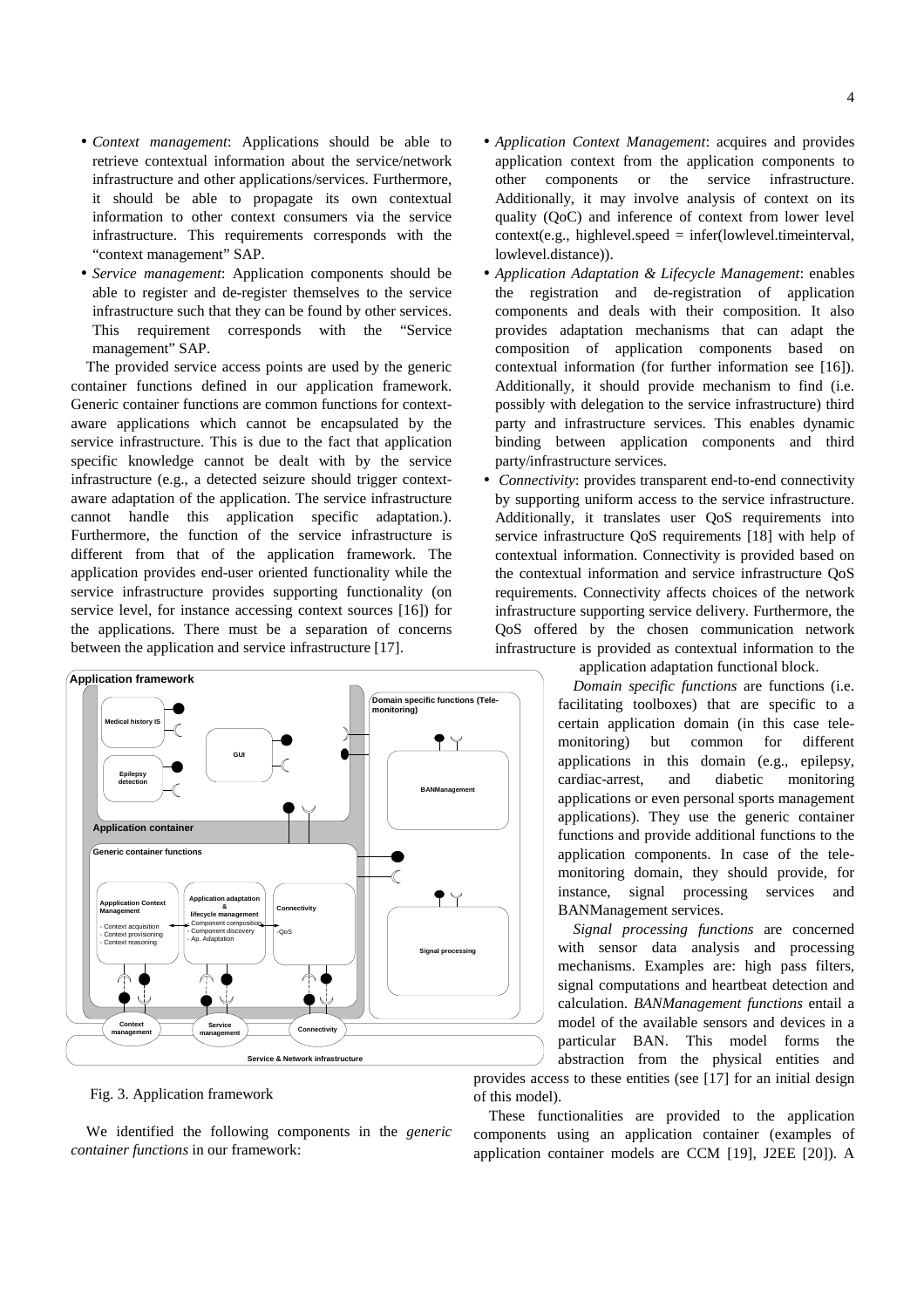container provides an execution environment and single point of access for *application components* (e.g., GUI in figure 3) to the service infrastructure and other application components. To simplify the development process of such application components, it provides API's for common functionality offered by the generic and domain specific services.

The ideas presented in this section are a first sketch of our application framework. Further work will focus on refining this framework, for instance, determining which (additional) components will be needed to support context-aware m-health applications.

#### IV. THE EPILEPSY MONITORING SCENARIO REVISITED

This section describes the scenario from section 2 reflected in the framework architecture from section 3. We present a possible application of the framework for the three major entities in the scenario (i.e., patient, care center, caregiver).

Figure 4 depicts a patient-side instance of the application framework (i.e. Sophie's application). We consider a situation in which the ESS is initialized (i.e. it is properly configured and all necessary services/components are registered).





Sophie is monitored by sensors (Sensors component). The BANManagement component manages the composition and data flow of the sensors attached to Sophie. The raw data from the sensors is processed by the Signal processing component such that they can be used by the Epilepsy detection component [11]. This algorithm detects that Sophie's will get a major epileptic seizure. Sophie is advised to stop her car to prevent accidents and additionally she is informed that a caregiver will be notified (GUI component). The seizure detection is handled by the Context management component and propagated to the service infrastructure which reserves bandwidth needed to convey Sophie's vital signs (Connectivity component). Additionally it triggers adaptation mechanisms (e.g., Event-Condition-Action rules [17],[21] see Figure 5).

| if (major epileptic seizure) then       |
|-----------------------------------------|
| {notify_nearby(Doctor, Voluntary_aid) & |
| notify(Sophie)                          |
| else if (epileptic_seizure) then        |
| notify nearby (Voluntary aid) &         |
| notify(Sophie)                          |
| else if (minor_epileptic_seizure) then  |
| (notify(Sophie)                         |
| Fig. 5. ECA rules                       |

In case of a major and a normal seizure, this results in a service call to the care center system which can dispatch the correct caregiver. Figure 6 focuses on the Care center side and Figure 7 on the Caregiver side of the ESS.



5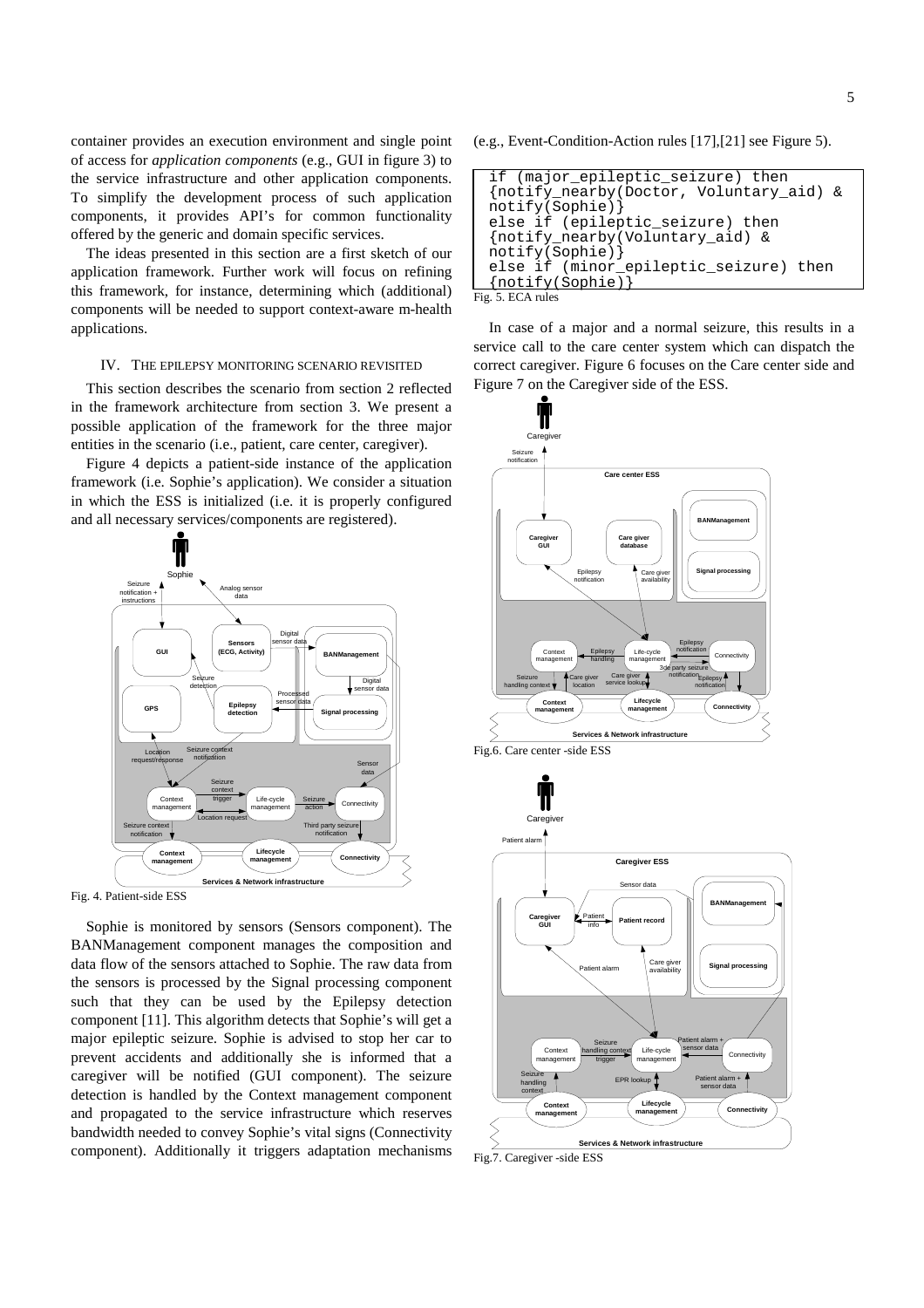The care center system receives the seizure notification (Connectivity component) and checks which doctors/ voluntary caregivers are available to help Sophie (Life-cycle management component). It then requests the location of the available caregivers and matches it to the location of Sophie (Context management component). A service call is made to the available caregiver that is nearest to Sophie (Connectivity component). The caregiver gets a seizure notification (Care giver GUI component) and based on his status (doctor or voluntary caregiver) he gets respectively the full sensor output or a pre-processed set of signals (Signal processing and BANmanagement component).

# V. CONCLUSIONS AND FUTURE RESEARCH

This paper discusses ongoing research on the development of an application framework for context-aware m-health applications. We see a growing attention for ICT in healthcare. However, this results in an enormous increase of production of electronic patient data and number of available services. Without a context-aware execution environment, development and usability of mobile m-health applications becomes infeasible. We claim that a context-aware application framework provides such an application environment.

There are several initiatives for creating m-health applications. However, a framework that supports application developers in creating context-aware m-health applications is missing. In this paper we present requirements for such a framework and an initial decomposition of our framework architecture in functional blocks. The framework consists of an application container providing an execution environment for application components. This container makes use of domain specific services (e.g., tele-monitoring services) and generic container functions (e.g., context management).

However, several aspects of this architecture require further research:

- *Identification of functional blocks*: The proposed framework is an initial attempt to identify functional blocks relevant for context-aware m-health applications. However, the identified blocks in this decomposition might not be orthogonal and/or certain blocks may be missing.
- *Local vs. remote processing*: Among the physical execution entities will be mobile devices (e.g., PDA) which have limited resources available. It is therefore possible that some of the functionality identified in the architecture will not be able to run on a single mobile device.
- *Context & adaptation mechanisms*: Context plays an important role in our framework. Therefore, context management and adaptation based on this context is very important. It needs to be investigated how context can be efficiently acquired and how higher level context can be inferred. Another issue is how applications can exchange their context with other applications and with the

service/communication network infrastructure. Finally, it needs to be investigated how to adapt application components and their composition to provide usertailored services.

• *Component model*: The component container is the execution environment of the application components. The details of the API's to be offered by the container, as well as the embedding of the application components with current component containers (e.g., CCM, J2EE) is still unclear. Furthermore, most current container technologies are not suitable for mobile devices which indicate another research issue.

We intent to combine our further research on these issues with the development of proof-of-concept prototypes and the definition and execution of case studies together with stakeholders from the mobile healthcare domain.

#### ACKNOWLEDGMENT

We would like to thank Dick Quartel for his contribution to this paper. This work is part of the Freeband AWARENESS project. Freeband is sponsored by the Dutch government under contract BSIK 03025. (http://awareness.freeband.nl).

This work is partially supported by the E-NEXT Network of Excellence under contract FP6 IST 506869."

#### **REFERENCES**

- [1] Tachakra, S., Wang, X.H., Istepanian, S.H., Song, Y.H., "Mobile ehealth: The Unwired Evolution of Telemedicine", Telemedicine Journal and E-health, volume 9, number 3, pp 247-257, 2003.
- [2] Ross, P., "Managing Care Through the Air", IEEE Spectrum, pp 26-31 December 2004.
- [3] Air2Web, "The Possibilities of Wireless Healthcare", Whitepaper, http://www.air2web.com, 2002
- [4] The Telemedicine Alliance, "Telemedicine 2010: Visions for a personal Medical Network", ISBN 92-9092-799-2, 2004.
- [5] Dean, K. (ed.), "Connected Health: essays from health innovators", Cisco Though Leaders series, ISBN 0-9546445-0-6, 2004.
- [6] Mobihealth project webpage, http://www.mobihealth.org/.
- [7] X-motion project webpage, http://www.ist-ipv6.org/ modules.php?op =modload&name=News&file=article&sid=39&mode=thread&order=0  $\&$ thold=0.
- [8] MyHearth project webpage, http://www.extra.research.philips.com/ euprojects/myheart/.
- [9] Broens, T., "Bandwidth optimization of the TMSI fiber protocol", Internship report, University of Twente, 2003, http://wwwhome.cs.utwente.nl/~broens/dloadcontent/Broens\_TMSI\_int ernship\_report\_v1.pdf.
- [10] Bardram, J., "Applications of Context-Aware Computing in Hospital work", Proc.. of ACM Symposium on Applied Computing (SAC), pp1547-1579, Nicosia, Cyprus, 2004
- [11] Huis in 't Veld, R., Hermens, H., Vollenbroek-Hutten, M., "Tools and methods for reliable measurement of sensory input information: State of the art and first selection of parameters", Freeband AWARENESS D4.1, December 2004, https://doc.freeband.nl/dscgi/ds.py/Get/File-49231/Deliverable\_4\_1.pdf.
- [12] Halteren,. A., Bults, R., Widya, I., Jones, V., Konstantas, D., "Mobihealth-Wireless Body Area Networks for Healthcare", Proc. New generation of wearable systems for e-health 2003, pp121-126, 2003
- [13] Dokovski, N., Halteren, A. van, Widya, I., "BANip: enabling remote healthcare monitoring with Body Area Networks", Proceedings of FIDJI'03, 2003.